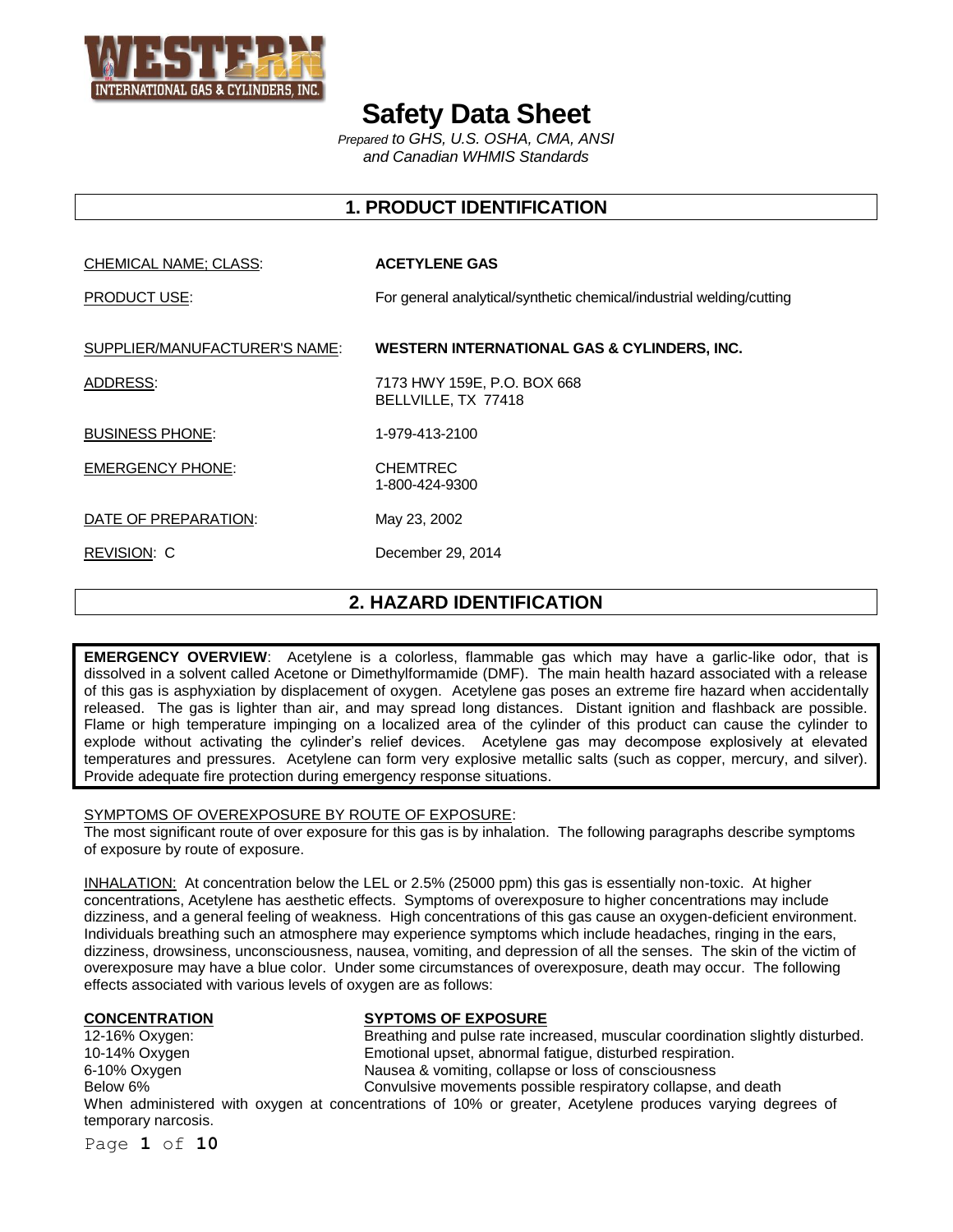OTHER POTENTIAL HEALTH EFFECTS: The gas is generally non-irritating to the skin and eyes. Acetylene is dissolved in acetone or DMF. Any skin or eye contact with the acetone or DMF component of this product may be slightly irritating to contaminated skin or eyes.

HEALTH EFFECTS OR RISKS FROM EXPOSURE: An Explanation in **Lay Terms**. Overexposure to Acetylene may cause the following health effects:

**ACUTE**: The most significant hazard associated with Acetylene is inhalation of oxygen-deficient atmospheres. Symptoms of oxygen deficiency include respiratory difficulty, ringing in ears, headaches, shortness of breath, wheezing, headache, dizziness, indigestion, and nausea. At high concentrations, unconsciousness or death may occur.

**CHRONIC**: There are currently no known adverse health effects associated with chronic exposure to the components of this compressed gas.

**TARGET ORGANS:** Respiratory system, central nervous system.

## **GHS LABEL ELEMENTS**:

**Symbol(s)**



**Signal Word** DANGER **Hazard Statement(s)** Extremely flammable gas Contains gas under pressure; may explode if heated May cause drowsiness and dizziness May displace oxygen and cause rapid suffication.

## **3. COMPOSITION and INFORMATION ON INGREDIENTS**

Acetylene withdrawn from a cylinder.

| <b>CHEMICAL</b><br><b>NAME</b> | CAS#    | mole %    | <b>EXPOSURE LIMITS IN AIR</b>                                                                                                                                                                                                                                                                                                                                             |             |             |             |             |                                |
|--------------------------------|---------|-----------|---------------------------------------------------------------------------------------------------------------------------------------------------------------------------------------------------------------------------------------------------------------------------------------------------------------------------------------------------------------------------|-------------|-------------|-------------|-------------|--------------------------------|
|                                |         |           | <b>ACGIH</b>                                                                                                                                                                                                                                                                                                                                                              |             | <b>OSHA</b> |             |             |                                |
|                                |         |           | TLV                                                                                                                                                                                                                                                                                                                                                                       | <b>STEL</b> | PEL         | <b>STEL</b> | <b>IDLH</b> | <b>OTHER</b>                   |
|                                |         |           | ppm                                                                                                                                                                                                                                                                                                                                                                       | ppm         | ppm         | ppm         | ppm         | ppm,                           |
| Acetylene                      | 74-86-2 | >98.5     | Simple<br>Asphyyxiant                                                                                                                                                                                                                                                                                                                                                     | <b>NE</b>   | <b>NE</b>   | <b>NE</b>   |             | NIOSH REL: 2500ppm,<br>ceiling |
| <b>Maximum Impurities</b>      |         | $< 1.5\%$ | None of the trace impurities in this mixture contribute significantly to the hazards associated with the<br>product. All hazard information pertinent to this product has been provided in this Safety Data Sheet,   <br>per the requirements of the OSHA Hazard Communication Standard (29 CFR 1910.1200), State<br>equivalents standard and Global Harmonization System |             |             |             |             |                                |

NE = Not Established C = Ceiling Limit See Section 16 for Definitions of Terms Used. NOTE: All WHMIS required information is included. It is located in appropriate sections based on the ANSI Z400.1-1993 format.

Acetylene cylinders are filled with a porous mass material containing the solvent Acetone or Dimethylformamiide (DMF) in which the acetylene is dissolved. DMF solvent is typically used in the larger cylinders on Acetylene Trailer Manifold Systems or Acetylene Pack Manifold Systems.. Cylinders with DMF as the solvent will have DMF stamped on the top shoulder of the cylinder. Reference Compressed Gas Association (CGA) G-1.9 for solvent levels.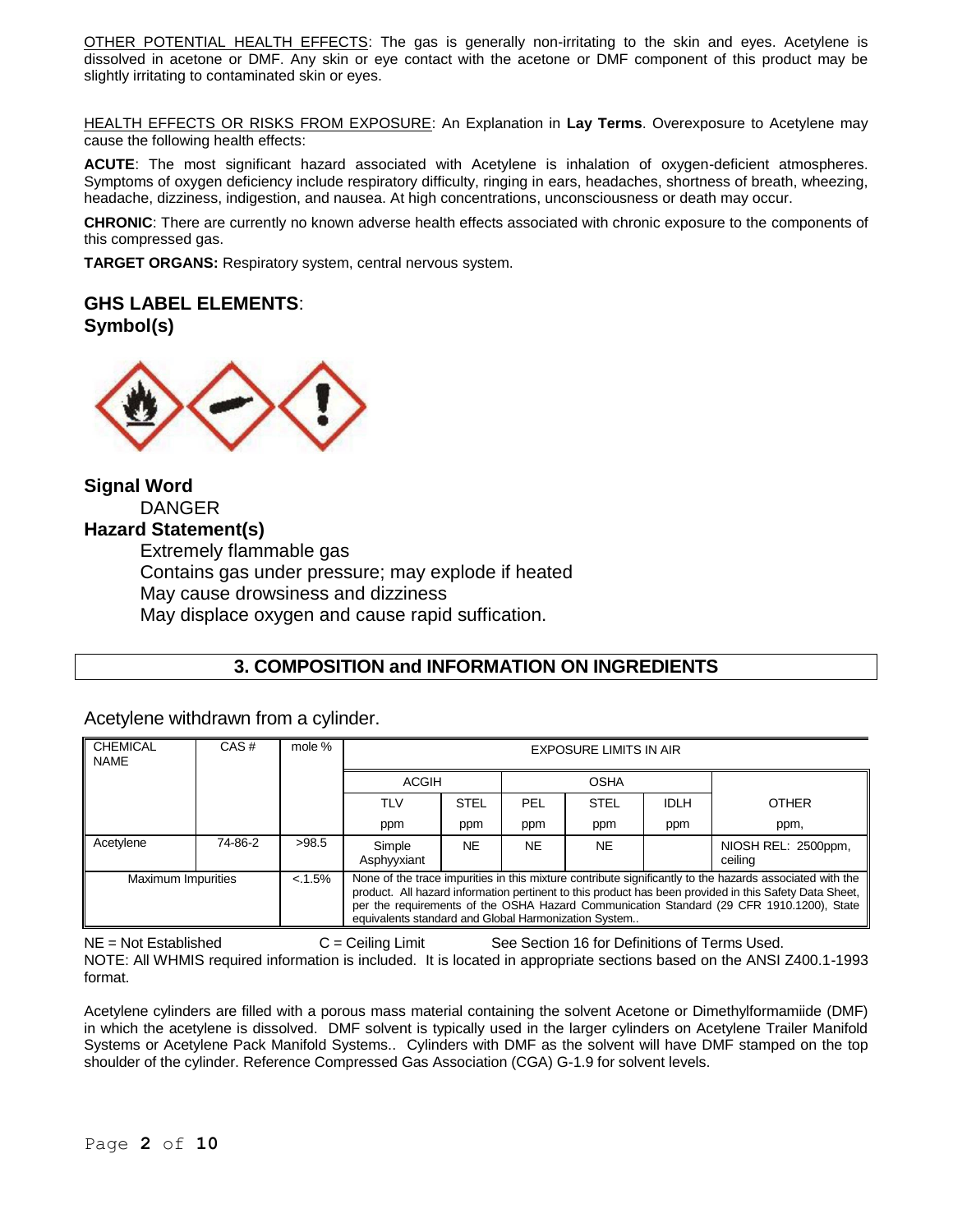## **4. FIRST-AID MEASURES**

## **RESCUERS SHOULD NOT ATTEMPT TO RETRIEVE VICTIMS OF EXPOSURE TO ACETYLENE WITHOUT ADEQUATE PERSONAL PROTECTIVE EQUIPMENT. At a minimum, Self-Contained Breathing Apparatus and Fire-Retardant Personal Protective equipment should be worn. Adequate fire protection must be provided during rescue situations.**

Remove victim(s) to fresh air, as quickly as possible. Trained personnel should administer supplemental oxygen and/or cardio-pulmonary resuscitation, if necessary. Only trained personnel should administer supplemental oxygen.

SKIN EXPOSURE: If the liquid portion of this product (acetone or DMF) is spilled on skin, immediately begin decontamination with running water. Minimum flushing is for 15 minutes. Remove exposed or contaminated clothing, taking care not to contaminate eyes. Victim must seek immediate medical attention if redness or irritation develops.

EYE EXPOSURE: If the liquid portion of this product (acetone or DMF) splashes into eyes, open victim's eyes while under gentle running water. Use sufficient force to open eyelids. Have victim "roll" eyes. Minimum flushing is for 15 minutes.

Victim(s) must be taken for medical attention. Rescuers should be taken for medical attention, if necessary. Take copy of label and MSDS to physician or other health professional with victim(s).

## **5. FIRE-FIGHTING MEASURES**

FLASH POINT (closed cup method):  $0^{\circ}$ C; (32 $^{\circ}$ F)

AUTOIGNITION TEMPERATURE: 305 °C; (581°F)

. FLAMMABLE LIMITS (in air by volume, %):

Lower (LEL): 2.5%

Upper (UEL): 82%

100% with substantial energy source and under certain conditions of pressure, container size and shape



FIRE EXTINGUISHING MATERIALS: Extinguish fires involving this gas by shutting-off the source of the gas. Use water spray to cool adjacent fire-exposed containers, structures, and equipment.

UNUSUAL FIRE AND EXPLOSION HAZARDS: When involved in a fire, this material ignites to produce toxic gases (including carbon monoxide and carbon dioxide). Acetylene gas is extremely flammable and can readily form explosive mixtures with air over a very wide range. An explosive hazard exists in confined spaces when the gas is released. Pure Acetylene can explode under certain conditions of elevated pressure, temperature and container size. Acetylene reacts with active metals to form explosive acetylide compounds.

**DANGER!** Fires impinging (direct flame) on the outside surface of unprotected pressure storage vessels of Acetylene can be very dangerous. Direct flame exposure on the cylinder wall can cause an explosion either by BLEVE (Boiling Liquid Expanding Vapor Explosion), or by exothermic decomposition. This could cause a catastrophic failure of the vessel releasing the contents into a massive fireball and explosion. The resulting fire and explosion can result in severe equipment damage and personnel injury or death over a large area around the vessel. For massive fires in large areas, use unmanned hose holder or monitor nozzles; if this is not possible, withdraw from area and allow fire to burn.

Explosion Sensitivity to Mechanical Impact: Not Sensitive.

Explosion Sensitivity to Static Discharge: Static discharge may cause this gas to ignite explosively, if released.

Page **3** of **10**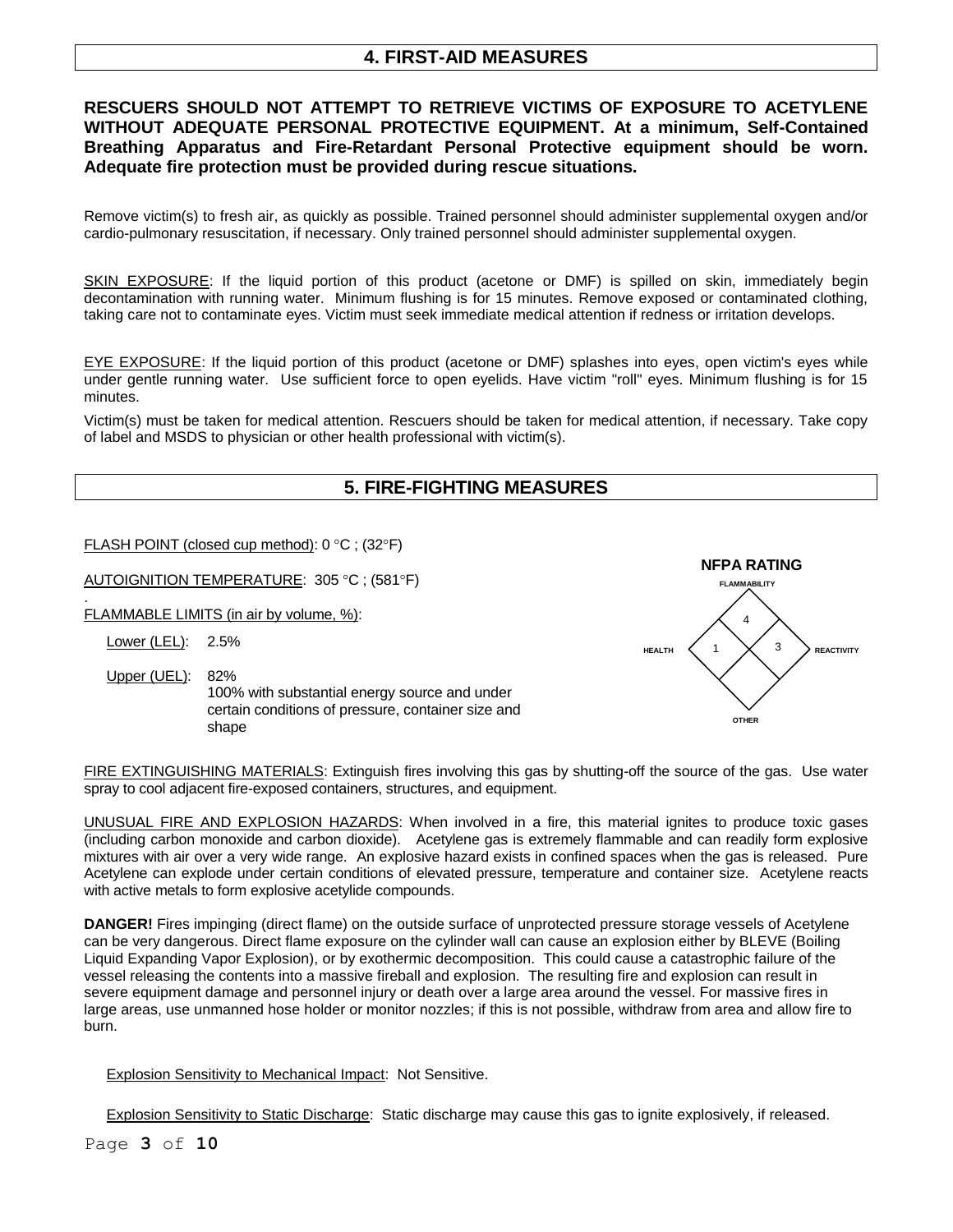SPECIAL FIRE-FIGHTING PROCEDURES: The best fire-fighting technique may be simply to let the burning gas escape from the pressurized cylinder, tank car, or pipeline. Stop the leak before extinguishing fire. If the fire is extinguished before the leak is sealed, the still-leaking gas could explosively re-ignite without warning and cause extensive damage, injury, or fatality. In this case, increase ventilation (in enclosed areas) to prevent flammable or explosive mixture formation. Structural fire-fighters must wear Self-Contained Breathing Apparatus and full protective equipment. Because of the potential for a BLEVE, evacuation of non-emergency personnel is essential. If water is not available for cooling or protection of vessel exposures, evacuate the area. Refer to the North American Emergency Response Guidebook (Guide #116).

## **6. ACCIDENTAL RELEASE MEASURES**

SPILL AND LEAK RESPONSE: Uncontrolled releases should be responded to by trained personnel using pre-planned procedures. Proper protective equipment should be used. In case of a release, clear the affected area and protect people. Adequate fire protection must be provided.

Minimum Personal Protective Equipment should be **Level B: fire-retardant protective clothing, mechanicallyresistant gloves and Self-Contained Breathing Apparatus for rescue.** Use only non-sparking tools and equipment. Locate and seal the source of the leaking gas. Protect personnel attempting the shut-off with water-spray. Allow the gas to dissipate. Monitor the surrounding area for oxygen and combustible gas levels. Combustible gas concentration must be below 10% of the LEL (LEL = 2.5%) prior to entry of any response personnel. The atmosphere must have at least 19.5 percent oxygen before personnel can be allowed in the area without Self-Contained Breathing Apparatus.

Attempt to close the main source valve prior to entering the area. If this does not stop the release (or if it is not possible to reach the valve), allow the gas to release in-place or remove it to a safe area and allow the gas to be released there.

**THIS IS AN EXTREMELY FLAMMABLE GAS.** Protection of all personnel and the area must be maintained.

## **7. HANDLING and STORAGE**

WORK PRACTICES AND HYGIENE PRACTICES: As with all chemicals, avoid getting Acetylene IN YOU. Do not eat or drink while handling chemicals. Be aware of any signs of dizziness or fatigue; exposures to fatal concentrations of Acetylene could occur without any significant warning symptoms.

**STORAGE AND HANDLING PRACTICES**: Cylinders should be stored in dry, well-ventilated areas away from sources of heat. Compressed gases can present significant safety hazards. Store containers away from heavily trafficked areas and emergency exits. Post "No Smoking or Open Flames" signs in storage or use areas. Avoid storage for over six months and keep the smallest amount necessary on-site at any one-time. In the United States, cylinders of Acetylene stored inside buildings at the locations of use, must be limited to a stored total capacity of 2000 ft<sup>3</sup>) per OSHA. NFPA 1000 ft or 2000 ft if building sprinklered or storage is in a gas room. In Canada, check with local authorities as they can vary. After these quantities are exceeded, a special room must be built for the storage of Acetylene. Consider installation of leak detection and alarm for storage area. Cylinders should be stored upright and be firmly secured to prevent falling or being knocked over. This will prevent acetone or DMF from being released from the cylinder. Cylinders can be stored in the open, but in such cases, should be protected against extremes of weather and from the dampness of the ground to prevent rusting.

Use non-sparking ventilation systems, approved explosion-proof equipment, and appropriate electrical systems if possible acetylene release may occur. Keep the quantity stored as small as possible. Store away from process and production areas, away from elevators, building and room exits or main aisles leading to exits. Keep storage area clear of materials which can burn. Have appropriate extinguishing equipment in the storage area (e.g., sprinkler system, portable fire extinguishers).

It is important to note that Acetylene, in its free state, under pressure, may decompose violently. The higher the pressure, the smaller the initial force necessary to cause a reaction. Therefore, **never use the free gas outside the cylinder at pressures in excess of 15 psig or 30 psia.** If pressures exceeding this limit are utilized, special explosion and fire safety precautions must be implemented.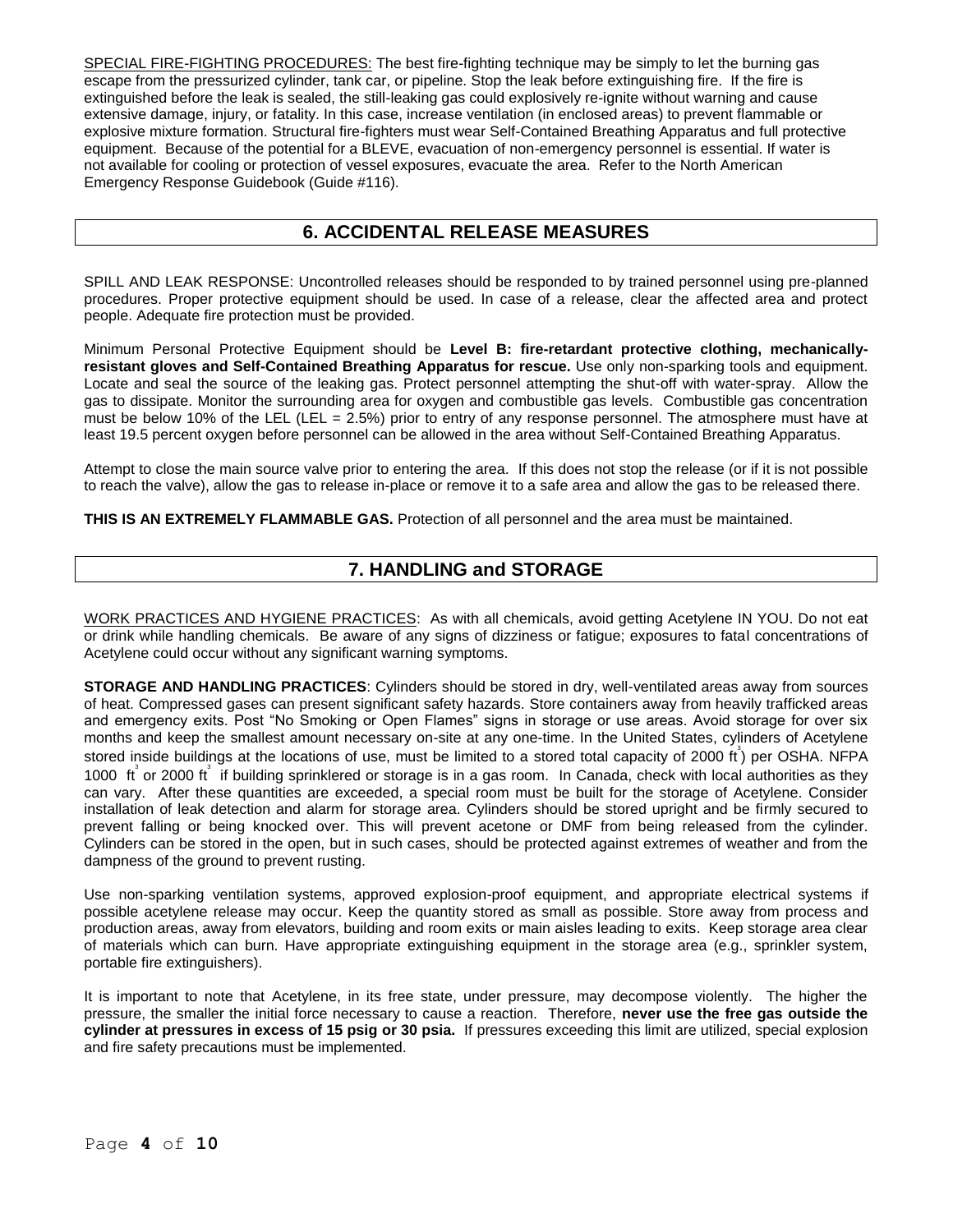SPECIAL PRECAUTIONS FOR HANDLING GAS CYLINDERS: Protect cylinders against physical damage. Store in cool, dry, well-ventilated area, away from sources of heat, ignition and direct sunlight. Do not allow area where cylinders are stored to exceed 52°C (125°F). Isolate from halogens and oxidizers such as oxygen, chlorine, or fluorine. Use a check valve or trap in the discharge line to prevent hazardous backflow. Never tamper with pressure relief devices in valves and cylinders. Electrical equipment should be non-sparking or explosion proof. The following rules are applicable to work situations in which cylinders are being used:

**Before Use:** Move cylinders with a suitable hand-truck. Do not drag or slide cylinders. Do not drop cylinders or permit them to strike each other. Secure cylinders firmly. Leave the valve protection cap (where provided) in-place until the cylinder is ready for use.

**During Use:** Use designated CGA fittings and other support equipment. Do not use adapters. Do not heat cylinder by any means to increase the discharge rate of the product from the cylinder. Use check valve or trap in the discharge line to prevent hazardous backflow into the cylinder. Do not use oils or grease on gas-handling fittings or equipment. **After Use:** Close main cylinder valve. Valves should be closed tightly, to prevent evaporation of acetone or DMF.

Replace valve protection cap. Mark empty cylinders "EMPTY".

**NOTE:** Use only DOT or ASME code containers designed for acetylene storage. Earth-ground and bond all lines and equipment permanently installed associated with this product. Close valve after each use and when empty. Cylinders must not be recharged except by or with the consent of owner. For additional information refer to the Compressed Gas Association Pamphlet P-1, *Safe Handling of Compressed Gases in Containers*. Additionally, refer to CGA Bulletin SB-2 "*Oxygen Deficient Atmospheres*" and NFPA Bulletin 58.

For welding and brazing operations, refer to ANSI Z-49.1 "*Safety in Welding and Cutting*" and OSHA safety regulations for welding, cutting, and brazing (29 CFR 1910.252).

PROTECTIVE PRACTICES DURING MAINTENANCE OF CONTAMINATED EQUIPMENT: Follow practices indicated in Section 6 (Accidental Release Measures). Make certain application equipment is locked and tagged-out safely. Purge gas handling equipment with inert gas (e.g., nitrogen) before attempting repairs.

## **8. EXPOSURE CONTROLS - PERSONAL PROTECTION**

VENTILATION AND ENGINEERING CONTROLS: Use with adequate ventilation to ensure oxygen levels are above 19.5% in the work area. Local exhaust ventilation is preferred, because it prevents Acetylene dispersion into the work place by eliminating it at its source. If appropriate, install automatic monitoring equipment to detect the level of oxygen and the presence of potentially explosive air-gas mixtures.

RESPIRATORY PROTECTION: Maintain oxygen levels above 19.5% in the workplace. Use supplied air respiratory protection if oxygen levels are below 19.5% or during emergency response to a release of Acetylene. If respiratory protection is required, follow the requirements of the Federal OSHA Respiratory Protection Standard (29 CFR 1910.134), or equivalent State standards.

EYE PROTECTION: Splash goggles or safety glasses, for protection from rapidly expanding gases and splashes of the acetone or DMF.

HAND PROTECTION: Wear mechanically-resistant gloves when handling cylinders of Acetylene. Wear Solvex or neoprene gloves if operations could lead to a potential exposure to acetone or DMF.

BODY PROTECTION: Use body protection appropriate for task. Transfer of large quantities under pressure may require protective equipment appropriate to protect employees from splashes of liquefied product, as well as fire retardant items.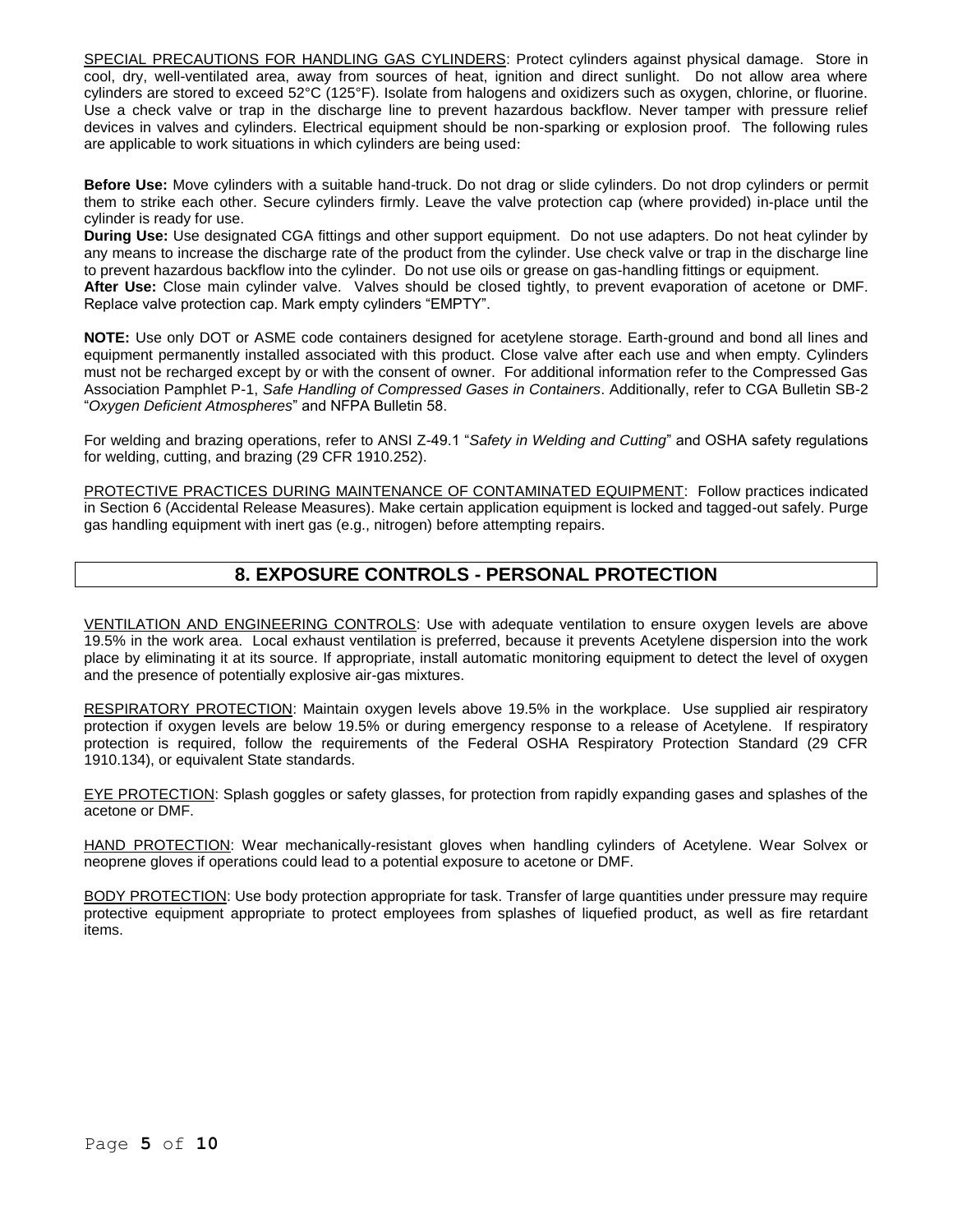## **9. PHYSICAL and CHEMICAL PROPERTIES**

## Without Solvent

<code>VAPOR DENSITY</code> (@ 0°C): 1.1716 kg/m $^{^\circ}$  (0.073 lb/ft $^{^\circ}$ SPECIFIC GRAVITY (air = 1): 0.906<br>SOLUBILITY IN WATER @15.6°C (60°F) 1.1 vol/vol BOILING POINT: -84°C (-119.2°F) [sublimes] SOLUBILITY IN WATER @15.6°C (60°F) 1.1 vol/vol BOILING POINT: -84°C (-119.2°F) [s<br>EVAPORATION RATE (nBuAc = 1): Not applicable. EXPANSION RATIO: Not applicable. EVAPORATION RATE ( $nBuAc = 1$ ): Not applicable. ODOR THRESHOLD (Detection): 226 ppm VAPOR PRESSURE (psia): 649.6 @ 70°F COEFFICIENT WATER/OCTANOL DISTRIBUTION: Log  $KOW = 0.37$ 

) pH: Not applicable. 3 /lb): 14.7 @ 70°F

APPEARANCE AND COLOR: Colorless gas with a garlic-like, odor dissolved in acetone or DMF.

HOW TO DETECT THIS SUBSTANCE (warning properties): There are no distinct warning properties. In terms of leak detection, fittings and joints can be painted with a soap solution to detect leaks, which will be indicated by a bubble formation.

## **10. STABILITY and REACTIVITY**

STABILITY: Dissolved Acetylene is stable at standard temperatures and pressures. Gaseous acetylene may decompose violently at elevated temperatures and pressures. Acetylene must not be used above pressure greater than 15 psig. The higher the pressure, the more likely it is for a reaction to occur.

DECOMPOSITION PRODUCTS: Carbon and hydrogen. When ignited in the presence of oxygen, carbon monoxide and carbon dioxide are formed.

MATERIALS WITH WHICH SUBSTANCE IS INCOMPATIBLE: Acetylene is not compatible with the following materials. Strong oxidizers (e.g. chlorine, bromine pentafluoride, oxygen, oxygen difluoride, and nitrogen trifluoride), brass (with a copper content exceeding 65%), calcium hypochlorite, various heavy metals (copper, silver, mercury) and the salts of these metals, halogens (bromine, chlorine, iodine, fluorine), hydrides (e.g. sodium hydride, cesium hydride), ozone, perchloric acid; potassium.

HAZARDOUS POLYMERIZATION: Can occur when heated or under pressure.

CONDITIONS TO AVOID: Contact with incompatible materials and exposure to heat, sparks and other sources of ignition. Cylinders exposed to high temperatures or direct flame can rupture or burst. Liquid nitrogen should not be used as a trap, as it may cause acetylene to condense to its liquid or solid state, both of which are explosive.

## **11. TOXICOLOGICAL INFORMATION**

TOXICITY DATA: The following information is for Acetylene. TCLo (inhalation, human) = 20 % central nervous system, respiratory system effects. LCLo (inhalation, human) =  $50\%$ /5 minutes

Other data pertaining to the effects of Acetylene inhalation on humans are as follows:

Concentration Symptom 10% ppm Intoxication (drowsiness, dizziness, giddiness). 20% ppm Severe intoxication. 30% ppm Loss of coordination. 35% ppm Unconsciousness after 5 minutes of exposure.

**Effects on Short-Term Inhalation:** Animals have shown tolerance to 10% Acetylene. In studies with dogs, cats, and rabbits, Acetylene acts as an anesthetic at 20% exposure. Recovery occurs if the oxygen level is maintained. In an oxygen-deficient environment, death may occur after 510 minutes. Rodents exposed to 25, 50, and 80 percent Acetylene in oxygen for 1-2 hours daily (93 hours total exposure), evidenced no weight change or cellular damage. Mixtures of 80% Acetylene/20% oxygen caused a rise in blood pressure in an exposed cat.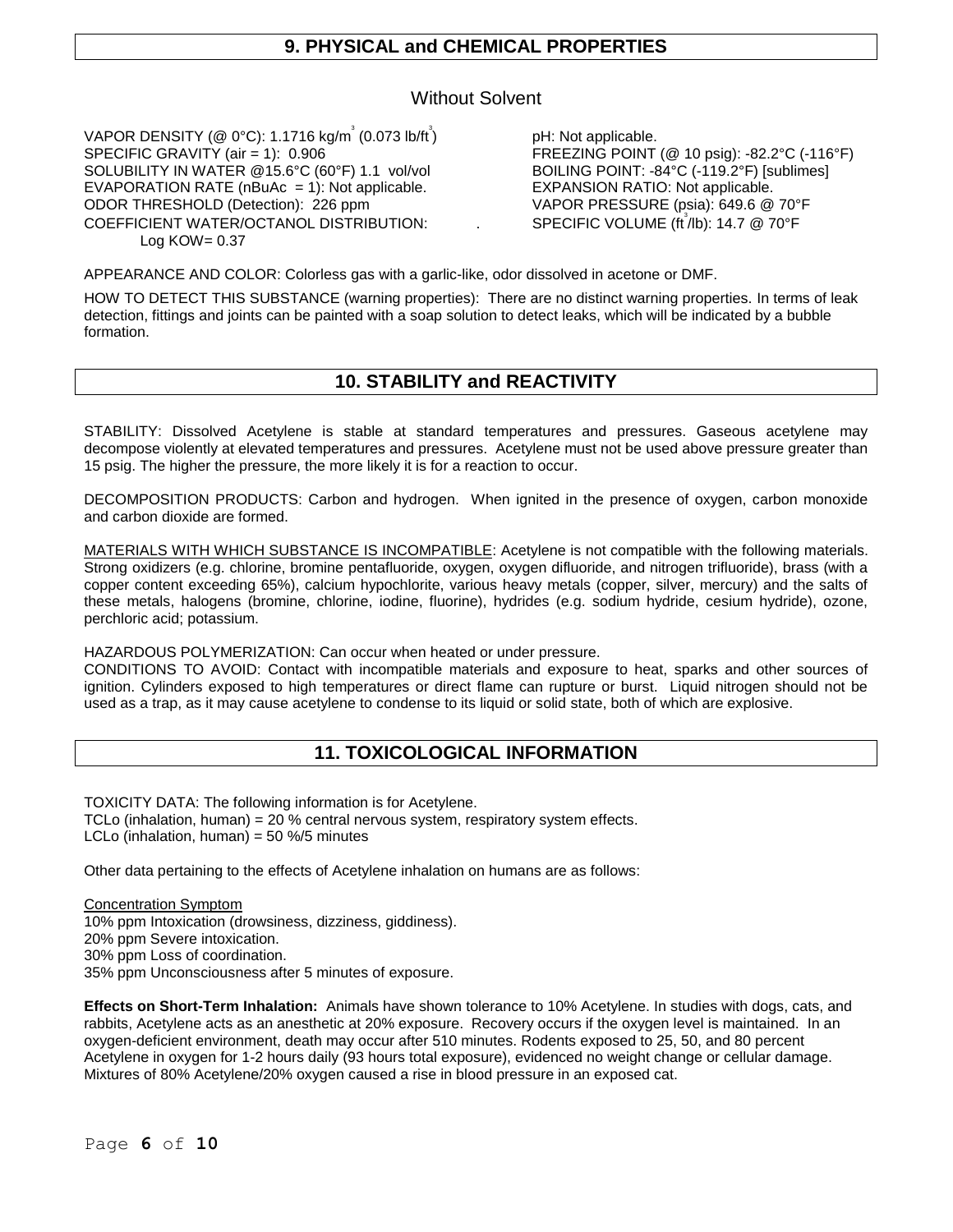SUSPECTED CANCER AGENT: Acetylene is not found on the following lists: FEDERAL OSHA Z LIST, NTP, IARC, CAL/OSHA, and therefore is not considered to be, nor suspected to be a cancer-causing agent by these agencies.

IRRITANCY OF PRODUCT: Acetylene is not irritating; however, contact with the acetone or DMF component of Acetylene can be slightly irritating to contaminated skin or eyes.

SENSITIZATION TO THE PRODUCT: Acetylene is not known to cause sensitization in humans.

REPRODUCTIVE TOXICITY INFORMATION: Listed below is information concerning the effects Acetylene on the human reproductive system.

Mutagenicity: No mutagenicity effects have been described for Acetylene.

Embryotoxcity: No embryotoxic effects have been described for Acetylene.

Teratogenicity: No teratogenicity effects have been described for Acetylene.

Reproductive Toxicity: No reproductive toxicity effects have been described for Acetylene.

*A mutagen is a chemical which causes permanent changes to genetic material (DNA) such that the changes will propagate through generation lines. An* embryotoxin *is a chemical which causes damage to a developing embryo (i.e. within the first eight weeks of pregnancy in humans), but the damage does not propagate across generational lines. A teratogen is a chemical which causes damage to a developing fetus, but the damage does not propagate across generational lines. A reproductive toxin is any substance which interferes in any way with the reproductive process.* 

MEDICAL CONDITIONS AGGRAVATED BY EXPOSURE: Acute or chronic respiratory conditions may be aggravated by overexposure to the components of Acetylene.

**BIOLOGICAL EXPOSURE INDICES (BEIs**): Currently, Biological Exposure Indices (BEIs) are not applicable for this gas. **RECOMMENDATIONS TO PHYSICIANS**: Administer oxygen, if necessary. Treat symptoms and eliminate exposure.

## **12. ECOLOGICAL INFORMATION**

ENVIRONMENTAL STABILITY: This gas will be dissipated rapidly in well-ventilated areas. The following environmental data are available for this gas.

**ACETYLENE:** Water Solubility = see physical properties. Acetylene is not expected to be harmful to aquatic life. Only moderately toxic to fish. Volatility and low solubility suggest it would be rare for water to become critically polluted from accidental releases. Acetylene is biodegraded through various plant and bacterial systems by inactivating atmospheric acetylene through their nitrogen- fixing mechanisms.

EFFECT OF MATERIAL ON PLANTS or ANIMALS: Any adverse effect on animals would be related to oxygen deficient environments and the anesthetic properties of Acetylene at high concentrations of exposure.

EFFECT OF CHEMICAL ON AQUATIC LIFE: The following aquatic toxicity data are available for Acetylene. LC50 (river trout): 33 hours, 200 mg/L

## **13. DISPOSAL CONSIDERATIONS**

PREPARING WASTES FOR DISPOSAL: Waste disposal must be in accordance with appropriate Federal, State, and local regulations. Return cylinders to supplier for disposal.

## **14. TRANSPORTATION INFORMATION**

#### THIS MATERIAL IS HAZARDOUS AS DEFINED BY 49 CFR 172.101 BY THE U.S. DEPARTMENT OF TRANSPORTATION

PROPER SHIPPING NAME: Acetylene, dissolved

HAZARD CLASS NUMBER and DESCRIPTION: 2.1 (Flammable Gas)

UN IDENTIFICATION NUMBER: UN 1001

PACKING GROUP: Not Applicable

Page **7** of **10**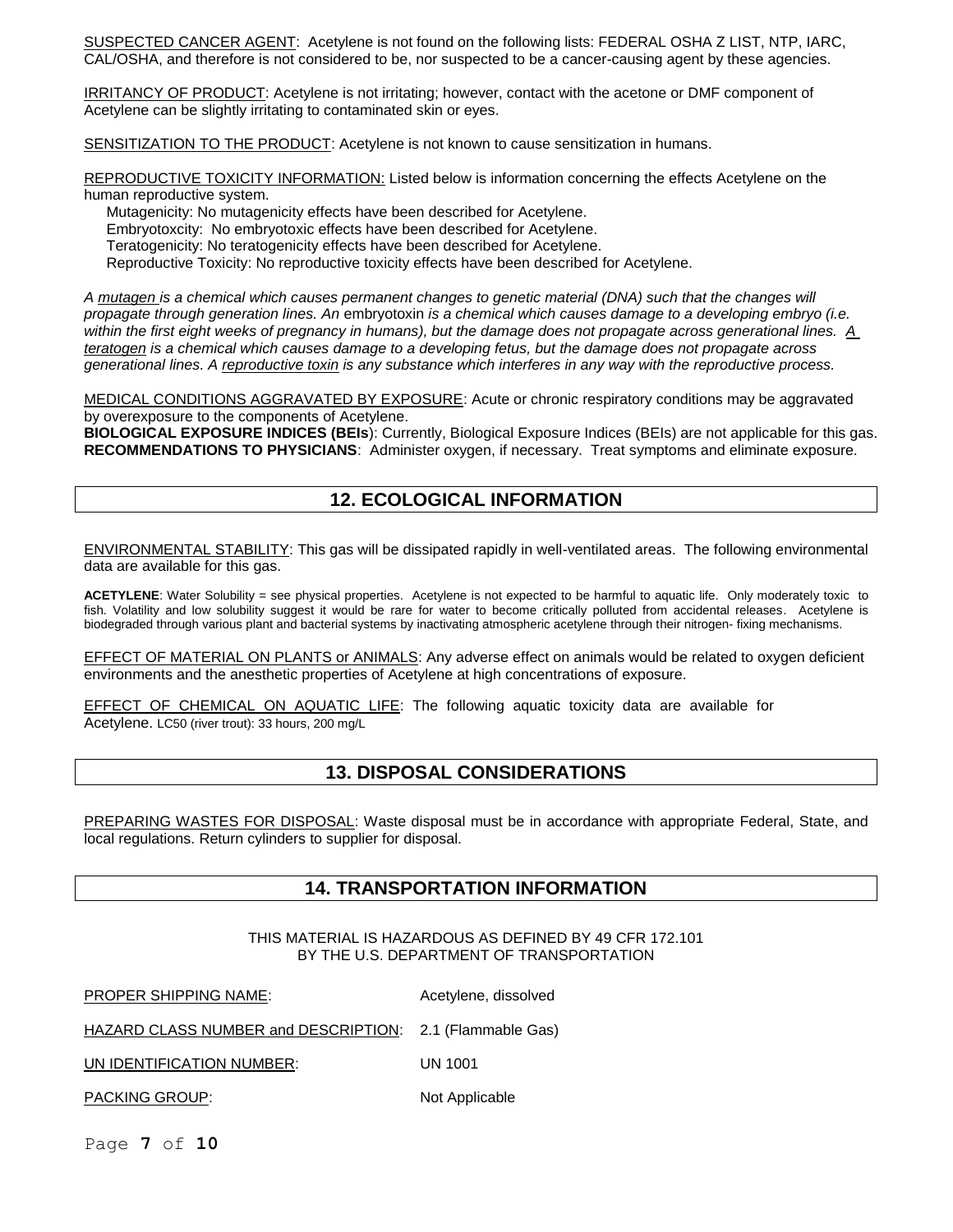### NORTH AMERICAN EMERGENCY RESPONSE GUIDEBOOK NUMBER (1996): 116

MARINE POLLUTANT: Acetylene is not classified by the DOT as a Marine Pollutant (as defined by 49 CFR 172.101, Appendix B).

TRANSPORT CANADA TRANSPORTATION OF DANGEROUS GOODS REGULATIONS: THIS MATERIAL IS CONSIDERED AS DANGEROUS GOODS. Use the above information for the preparation of Canadian Shipments.

## **15. REGULATORY INFORMATION**

U.S. SARA REPORTING REQUIREMENTS: Acetylene is not subject to the reporting requirements of Sections 302, 304, and 313 of Title III of the Superfund Amendments and Reauthorization Act.

U.S. SARA THRESHOLD PLANNING QUANTITY: Not applicable.

U.S. CERCLA REPORTABLE QUANTITY (RQ): Not applicable

. CANADIAN DSL/NDSL INVENTORY STATUS: Acetylene is on the DSL Inventory.

U.S. TSCA INVENTORY STATUS: Acetylene is on the TSCA Inventory.

OTHER U.S. FEDERAL REGULATIONS: Acetylene is subject to the reporting requirements of Section 112(r) of the Clean Air Act. The Threshold Quantity for this gas is 10,000 lb. Depending on specific operations involving the use of Acetylene, the regulations of the Process Safety Management of Highly Hazardous Chemicals may be applicable (29 CFR 1910.119).

Under this regulation Acetylene is not listed in Appendix A, however, any process that involves a flammable gas on-site, in one location, in quantities of 10,000 lb (4,553 kg) or greater is covered under this regulation unless it is used as a fuel.

Use of Acetylene is also covered in OSHA standards 29 CFR 1910.253 and 1926.350.

Many states have adopted the standards developed by the National Fire Protection Agency NFPA

U.S. STATE REGULATORY INFORMATION: Acetylene is covered under specific State regulations, as denoted below:

|                                                                                          | Alaska - Designated Toxic and Hazardous Substances: Acetylene. Missouri - Employer Information/Toxic Substance List: Acetylene. |  |  |  |  |
|------------------------------------------------------------------------------------------|---------------------------------------------------------------------------------------------------------------------------------|--|--|--|--|
| California - Permissible Exposure Limits for Chemical<br><b>Contaminants: Acetylene.</b> | New Jersey - Right to Know Hazardous Substance List: Acetylene.                                                                 |  |  |  |  |
| Florida - Substance List: Acetylene.                                                     | North Dakota - List of Hazardous Chemicals, Reportable Quantities: No.                                                          |  |  |  |  |
| Illinois - Toxic Substance List: Acetylene.                                              | Pennsylvania - Hazardous Substance List: Acetylene.                                                                             |  |  |  |  |
| Kansas - Section 302/313 List: No.                                                       | Rhode Island - Hazardous Substance List: Acetylene.                                                                             |  |  |  |  |
| Massachusetts - Substance List: Acetylene.                                               | Texas - Hazardous Substance List: No.                                                                                           |  |  |  |  |
| Michigan - Critical Materials Register: No.                                              | West Virginia - Hazardous Substance List: No.                                                                                   |  |  |  |  |
| Minnesota - List of Hazardous Substances: Acetylene.                                     | Wisconsin - Toxic and Hazardous Substances: No.                                                                                 |  |  |  |  |

CALIFORNIA SAFE DRINKING WATER AND TOXIC ENFORCEMENT ACT (PROPOSITION 65): Acetylene is not on the California Proposition 65 lists.

LABELING:

| <b>DANGER:</b> | FLAMMABLE GAS UNDER PRESSURE. CAN FORM EXPLOSIVE MIXTURES<br>WITH AIR. FUSIBLE PLUGS ON TOP, BOTTOM, OR VALVE MELT AT 208 °F (98-104 °C).<br>DO NOT DISCHARGE AT PRESSURES ABOVE 15 PSIG (103 kPa)                                                |  |  |  |
|----------------|---------------------------------------------------------------------------------------------------------------------------------------------------------------------------------------------------------------------------------------------------|--|--|--|
| <b>ODOR:</b>   | Garlic-like<br>Keep away from heat, flames, and sparks.<br>Store and use width adequate ventilation.<br>Use equipment rated for cylinder pressure.<br>Close valve after each use and when empty.<br>Use in accordance with the Safety Data Sheet. |  |  |  |
| <b>NOTE:</b>   | Cylinder contains acetone or DMF solvent, which may cause irritation.<br>DO NOT REMOVE THIS PRODUCT LABEL                                                                                                                                         |  |  |  |

Page **8** of **10**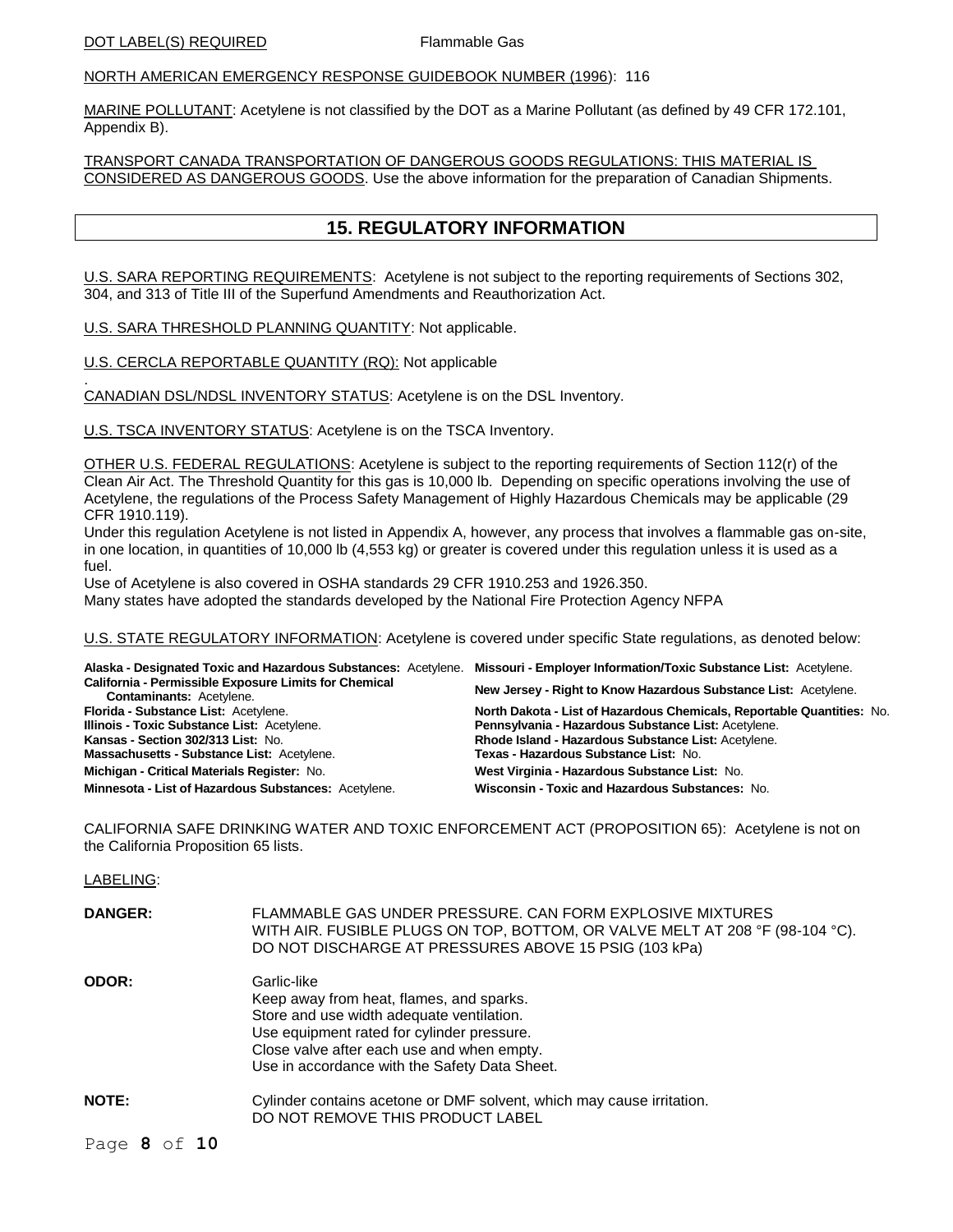This SDS was prepared by Western International Gas & Cylinders, Inc. in coordination of the new Global Harmonization System (GHS). Updated 12/29/14.

#### **Other Information**

Western International Gas & Cylinders, Inc. makes no express or implied warranties, quarantees or representations regarding the product or information herein, including but not limited to any implied warranty or merchantability or fitness for use. Western International Gas & Cylinders, Inc. shall not be liable for any personal injury, property or damage of any nature, whether compensatory, consequential, exemplary, or otherwise, resulting from any publication, use or reliance upon the information herein.

#### **DEFINITION OF TERMS**

A large number of abbreviations and acronyms appear on a SDS. Some of these which are commonly used include the following: **CAS #**: This is the Chemical Abstract Service Number which uniquely identifies each constituent. It is used for computer-related searching.

#### **EXPOSURE LIMITS IN AIR:**

**ACGIH** -American Conference of Governmental Industrial Hygienists, a professional association which establishes exposure limits. **TLV -**Threshold Limit Value -an airborne concentration of a substance which represents conditions under which it is generally believed that nearly all workers may be repeatedly exposed without adverse effect. The duration must be considered, including the 8hour Time Weighted Average **(TWA)**, the 15-minute Short Term Exposure Limit, and the instantaneous Ceiling Level **(C)**. Skin absorption effects must also be considered.

**OSHA** - U.S. Occupational Safety and Health Administration.

**PEL -** Permissible Exposure Limit - This exposure value means exactly the same as a TLV, except that it is enforceable by OSHA. The OSHA Permissible Exposure Limits are based in the 1989 PELs and the June, 1993 Air Contaminants Rule (Federal Register: 58: 35338-35351 and 58: 40191). Both the current PELs and the vacated PELs are indicated. The phrase, "Vacated 1989 PEL," is placed next to the PEL which was vacated by Court Order.

**IDLH -** Immediately Dangerous to Life and Health **-**This level represents a concentration from which one can escape within 30 minutes without suffering escape-preventing or permanent injury.

**The DFG - MAK** is the Republic of Germany's Maximum Exposure Level, similar to the U.S. PEL.

**NIOSH** is the National Institute of Occupational Safety and Health, which is the research arm of the U.S. **O**ccupational **S**afety and **H**ealth **A**dministration (**OSHA**). NIOSH issues exposure guidelines called **R**ecommended **E**xposure **L**evels (**REL**s). When no exposure guidelines are established, an entry of **NE** is made for reference.

#### **HAZARD RATINGS: HAZARDOUS MATERIALS IDENTIFICATION SYSTEM:**

#### **Health Hazard:**

**0** (minimal acute or chronic exposure hazard);

**1** (slight acute or chronic exposure hazard);

- **2** (moderate acute or significant chronic exposure hazard);
- **3** (severe acute exposure hazard; onetime overexposure can result in permanent injury and may be fatal);
- **4** (extreme acute exposure hazard; onetime overexposure can be fatal).

#### **Flammability Hazard:**

- **0** (minimal hazard);
	- **1** (materials that require substantial pre-heating before burning);
	- **2** (combustible liquid or solids; liquids with a flash point of 38-93°C [100-200°F]);
	- **3** (Class IB and IC flammable liquids with flash points below 38°C [100°F]);
	- **4** (Class IA flammable liquids with flash points below 23°C [73°F] and boiling points below 38°C [100°F].

#### **Reactivity Hazard:**

- **0** (normally stable);
- 1 (material that can become unstable at elevated temperatures or which can react slightly with water);
- **2** (materials that are unstable but do not detonate or which can react violently with water);
- **3** (materials that can detonate when initiated or which can react explosively with water);
- **4** (materials that can detonate at normal temperatures or pressures).

#### **NATIONAL FIRE PROTECTION ASSOCIATION:**

#### **Health Hazard:**

- **0** (material that on exposure under fire conditions would offer no hazard beyond that of ordinary combustible materials);
- **1** (materials that on exposure under fire conditions could cause irritation or minor residual injury);
- **2** (materials that on intense or continued exposure under fire conditions could cause temporary incapacitation or possible residual injury);
- **3** (materials that can on short exposure could cause serious temporary or residual injury);
- **4** (materials that under very short exposure could cause death or major residual injury).
- **Flammability Hazard and Reactivity Hazard:**

Refer to definitions for "Hazardous Materials Identification System".

#### **FLAMMABILITY LIMITS IN AIR**:

Much of the information related to fire and explosion is derived from the National Fire Protection Association (**NFPA**).

- **Flash Point** Minimum temperature at which a liquid gives off sufficient vapors to form an ignitable mixture with air.
- **Autoignition Temperature - :** The minimum temperature required to initiate combustion in air with no other source of ignition. LEL the lowest percent of vapor in air, by volume, that will explode or ignite in the presence of an ignition source. UEL - the highest percent of vapor in air, by volume, that will explode or ignite in the presence of an ignition source.